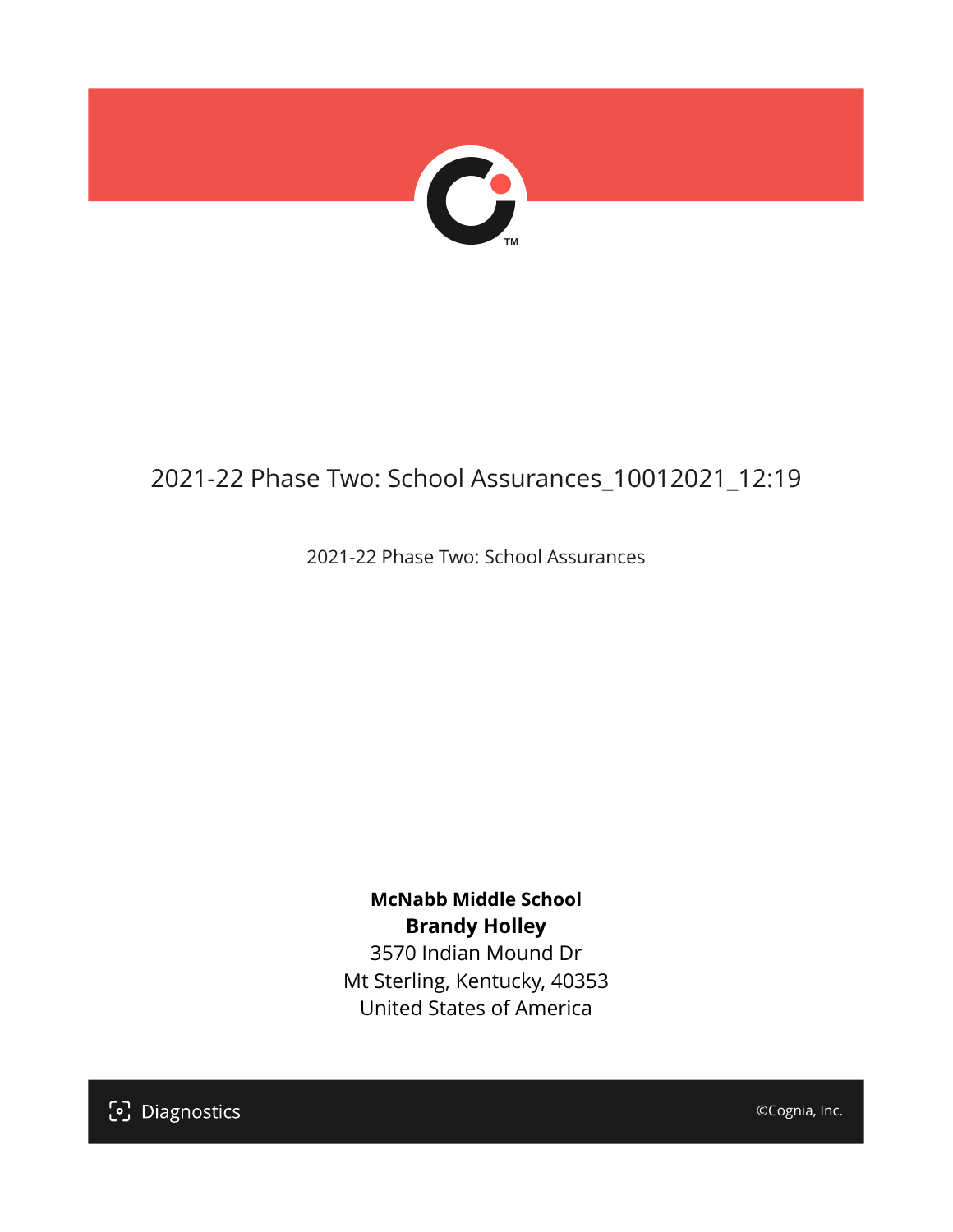#### **Table of Contents**

| 2021-22 Phase Two: School Assurances |  |
|--------------------------------------|--|
|                                      |  |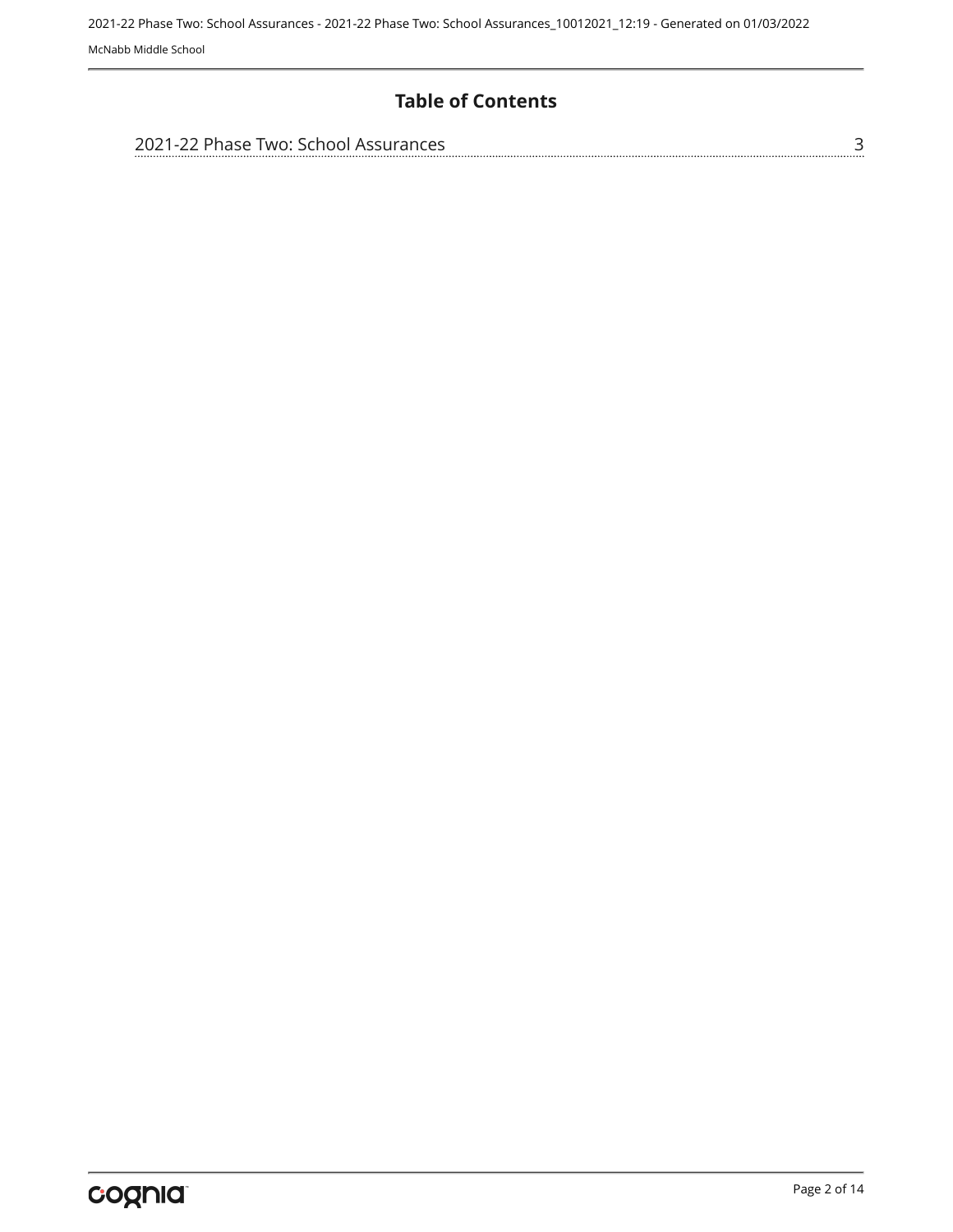# <span id="page-2-0"></span>**2021-22 Phase Two: School Assurances**

#### Introduction

Assurances are a required component of the improvement planning process (703 KAR 5:225). Please read each assurance carefully and indicate whether your school complies by selecting the appropriate response (Yes, No or N/A). If you wish to provide further information or clarify your response, space for comments is provided. Comments are optional. You may upload any supporting documentation as needed.

#### Federal Programs

1. If the school receives Title II, Part A funds, the school provides professional development for staff that is in accordance with the purpose of Title II, Part A of ESSA (job-embedded, evidence-based, sustainable, data-driven and classroom-focused); addresses the needs of all students; and, strives to ensure all students are transition ready as intended by Section 2103 of ESSA, which governs the local use of Title II, Part A funding.

 **Yes** o No N/A **COMMENTS**

2. The school ensures that the use of federal funding, including expenditures for certified or classified positions (e.g. counselors, nurses, media specialists, etc.), is reasonable and necessary in compliance with 2 CFR 200.403 and 200.405.

 **Yes** o No N/A **COMMENTS**

Title I Programs

3. The school ensures that all teachers and paraprofessionals working in a program supported with Title I, Part A funding meet applicable state requirements as required by Section 1111(g)(2)(J) of ESSA.

Yes

cognia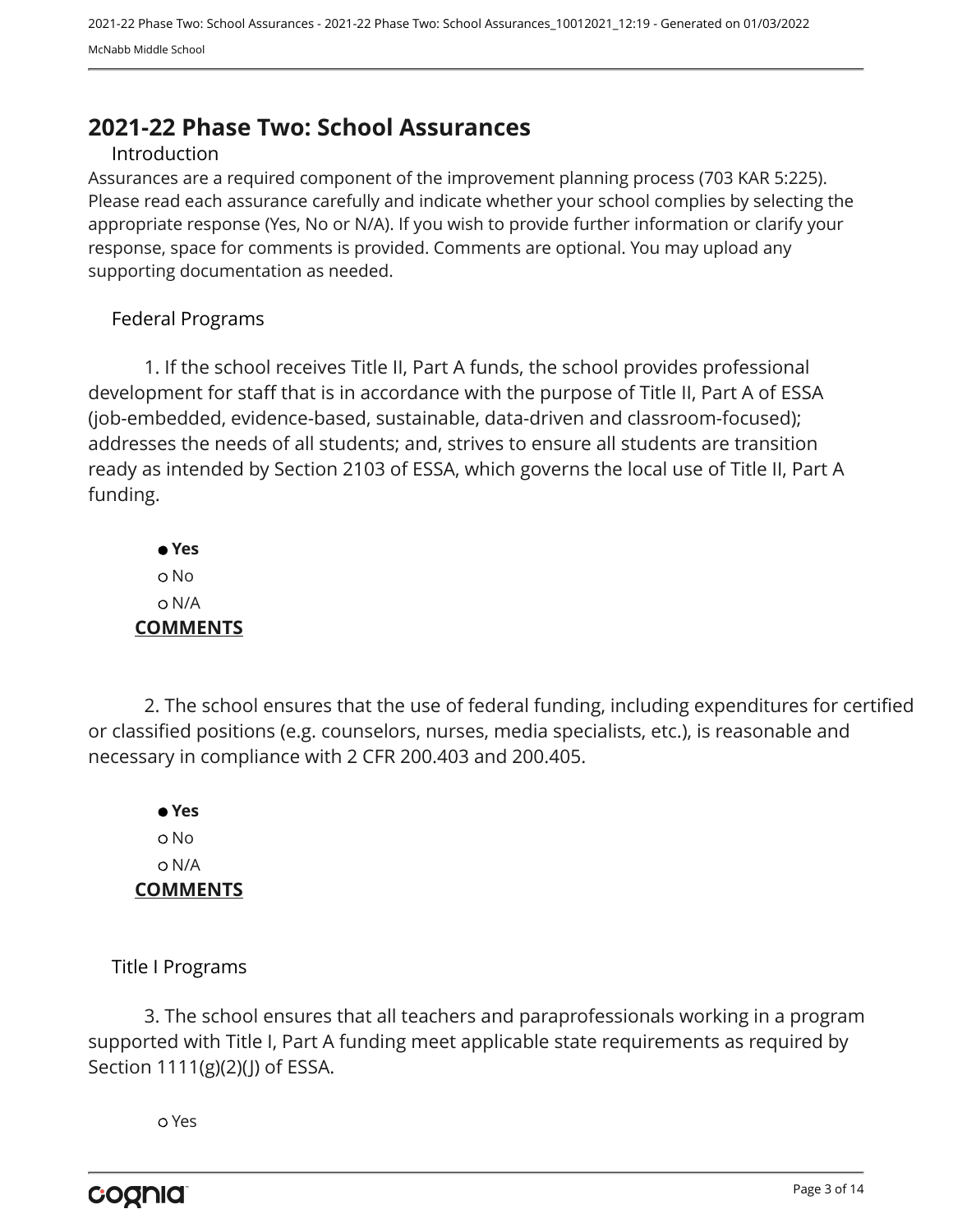No  **N/A COMMENTS**

4. The school distributes to parents and family members of participating children, or all children in a schoolwide program, a written parent and family engagement policy, which is agreed on by such parents, that describes the means for carrying out the requirements of ESSA Section 1116 (c) through (f). The school makes the policy available to the local community and updates it periodically to meet the changing needs of parents and the school. For reference, Section 1116(b) of ESSA allows existing parent and family engagement policies the school may have in place to be amended to meet the requirements under Title I, Part A.

 **Yes** No N/A **COMMENTS**

5. The school convenes an annual meeting, at a convenient time, to which all parents of participating children, or all children in a schoolwide program, are invited and encouraged to attend, to inform parents of their school's participation in Title I, Part A and to explain the requirements of Title I, Part A, and the right of the parents to be involved, as required under Section 1116(c)(1).

 Yes o No  **N/A COMMENTS**

6. The school offers a flexible number of meetings to parents, such as meetings in the morning or evening, and may provide, with funds provided under this part, transportation, child care, or home visits, as such services relate to parental involvement (ESSA Section 1116(c)(2).

 **Yes** o No N/A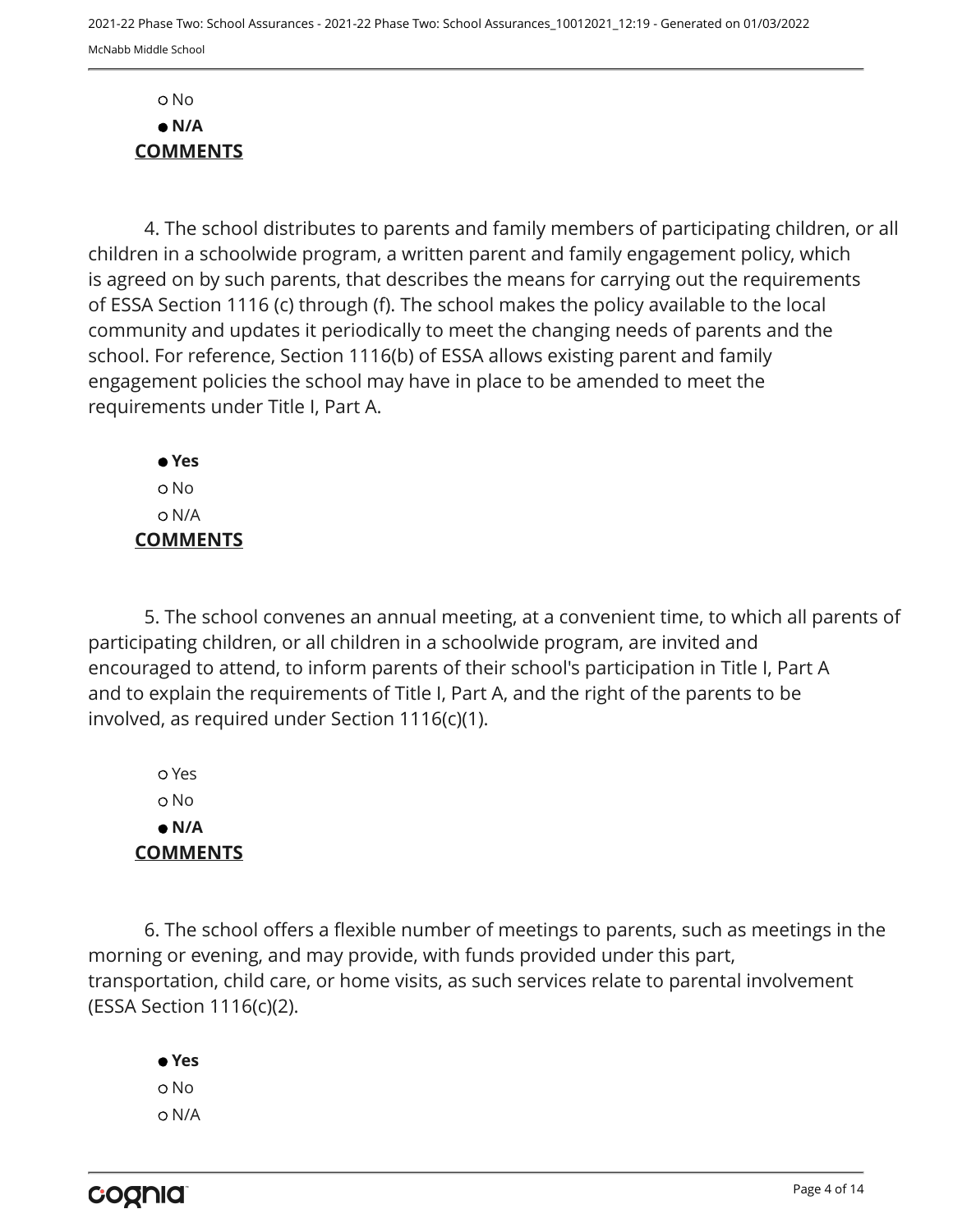## **COMMENTS**

7. The school involves parents, in an organized, ongoing, and timely way, in the planning, review, and improvement of programs under Title I, including the planning, review, and improvement of the school parent and family engagement policy and the joint development of the schoolwide program plan undersection 1114(b), except that if a school has in place a process for involving parents in the joint planning and design of the school's programs, the school may use that process, if such process includes an adequate representation of parents of participating children (ESSA Section 1116 (c)(3)).

 Yes o No  **N/A COMMENTS**

8. The school provides parents of participating children, or all children in a schoolwide program—

A. timely information about programs under Title I;

B. a description and explanation of the curriculum in use at the school, the forms of academic assessment used to measure student progress, and the achievement levels of the challenging state academic standards; and

C. if requested by parents, opportunities for regular meetings to formulate suggestions and to participate, as appropriate, in decisions relating to the education of their children, and respond to any such suggestions as soon as practicably possible (ESSA Section 1116  $(c)(4)$ ).

 Yes o No  **N/A COMMENTS**

9. The school jointly develops with parents for all children served under this part a school-parent compact that outlines how parents, the entire school staff, and students will share the responsibility for improved student academic achievement and the means by which the school and parents will build and develop a partnership to help children achieve the state's high standards. The compact meets the requirements outlined in ESSA 1116(d)(1-2).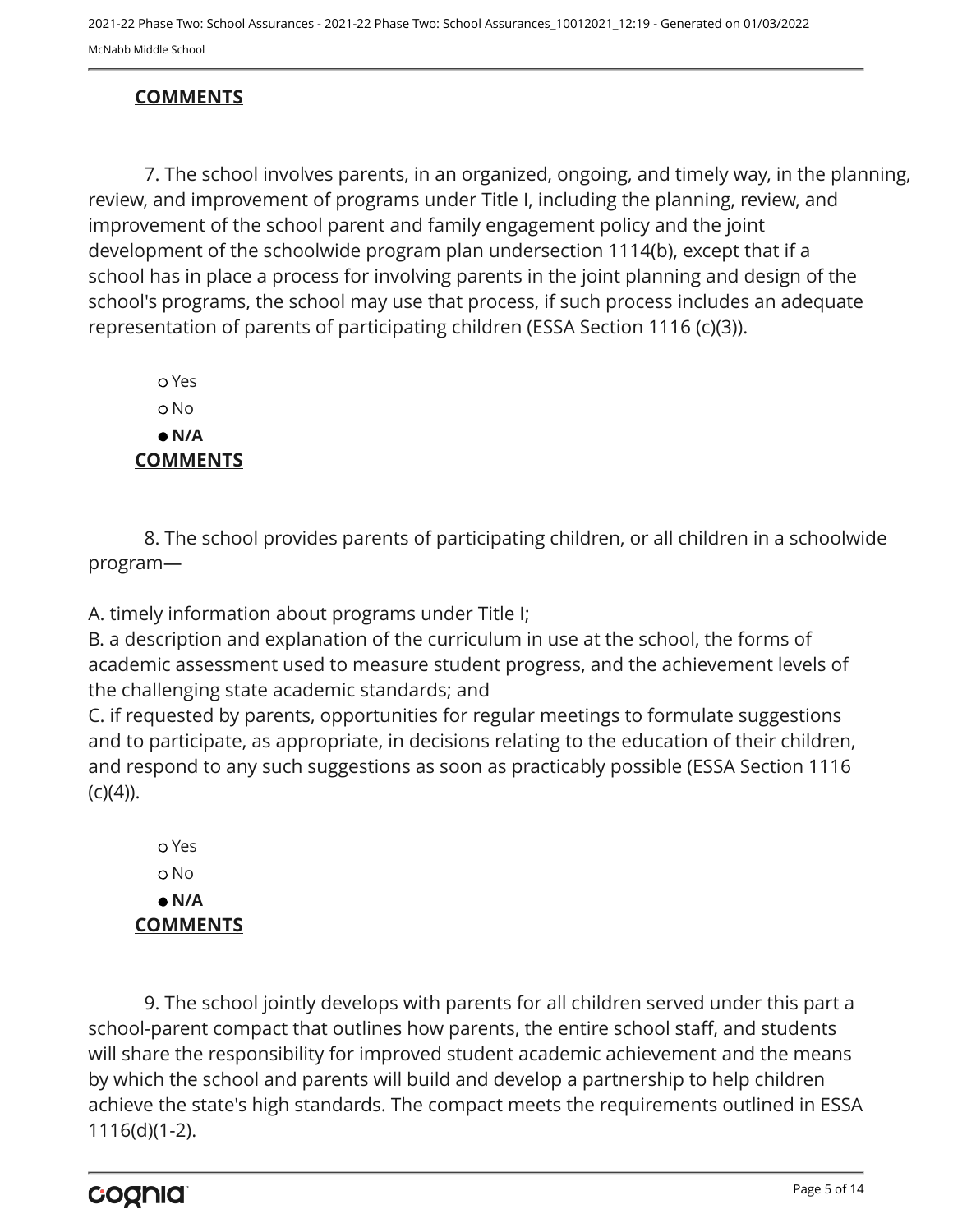Yes No  **N/A COMMENTS**

10. The school provides assistance to parents of children served by the school in understanding such topics as the challenging state academic standards, state and local academic assessments, the requirements of Title I, and how to monitor a child's progress and work with educators to improve the achievement of their children, as required by ESSA Section 1116(e)(1).

 Yes o No  **N/A COMMENTS**

11. The school provides materials and training to help parents to work with their children to improve their children's achievement, such as literacy training and using technology (including education about the harms of copyright piracy), as appropriate, to foster parental involvement, as required in ESSA Section 1116(e)(2).

 Yes No  **N/A COMMENTS**

12. The school educates teachers, specialized instructional support personnel, principals, and other school leaders, and other staff, with the assistance of parents, in the value and utility of contributions of parents, and in how to reach out to, communicate with, and work with parents as equal partners, implement and coordinate parent programs, and build ties between parents and the school, as required in ESSA Section 1116(e)(3).

 Yes o No  **N/A COMMENTS**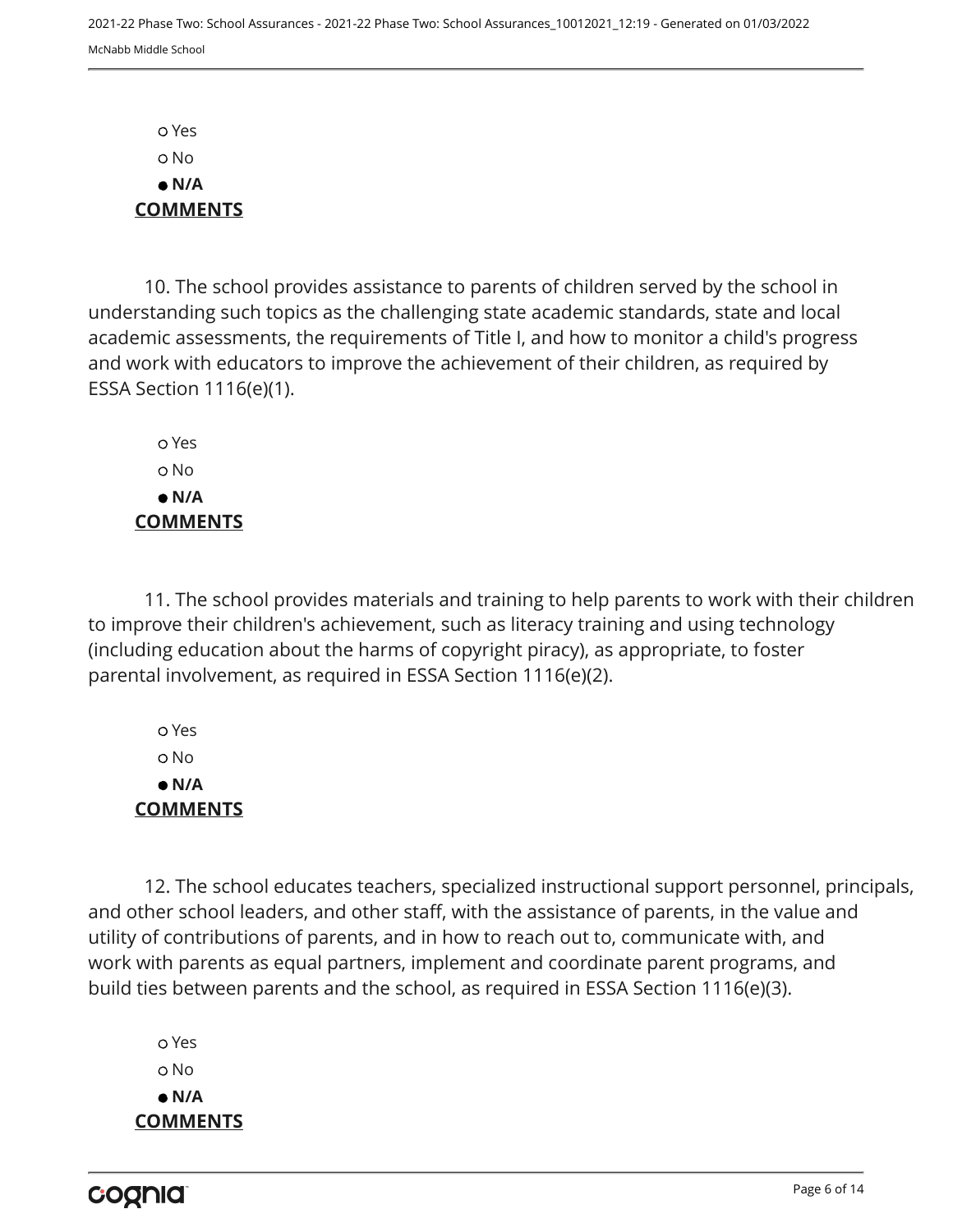13. To the extent feasible and appropriate, the school coordinates and integrates parent involvement programs and activities with other federal, state, and local programs, including public preschool programs, and conducts other activities, such as parent resource centers, that encourage and support parents in more fully participating in the education of their children (ESSA Section 1116(e)(4)).

 **Yes** No N/A **COMMENTS**

14. The school ensures that information related to school and parent programs, meetings, and other activities is sent to the parents of participating children, or all children in a schoolwide program, in a format and, to the extent practicable, in a language the parents can understand, as required in ESSA Section 1116(e)(5).

 **Yes** o No N/A **COMMENTS**

15. To the extent practicable, the school provides opportunities for the informed participation of parents and family members (including parents and family members who have limited English proficiency, parents and family members with disabilities, and parents and family members of migratory children), including providing information and school reports required under section 1111 in a format and, to the extent practicable, in a language parents understand (ESSA Section 1116(f)).

 **Yes** o No N/A **COMMENTS**

Title I Schoolwide Programs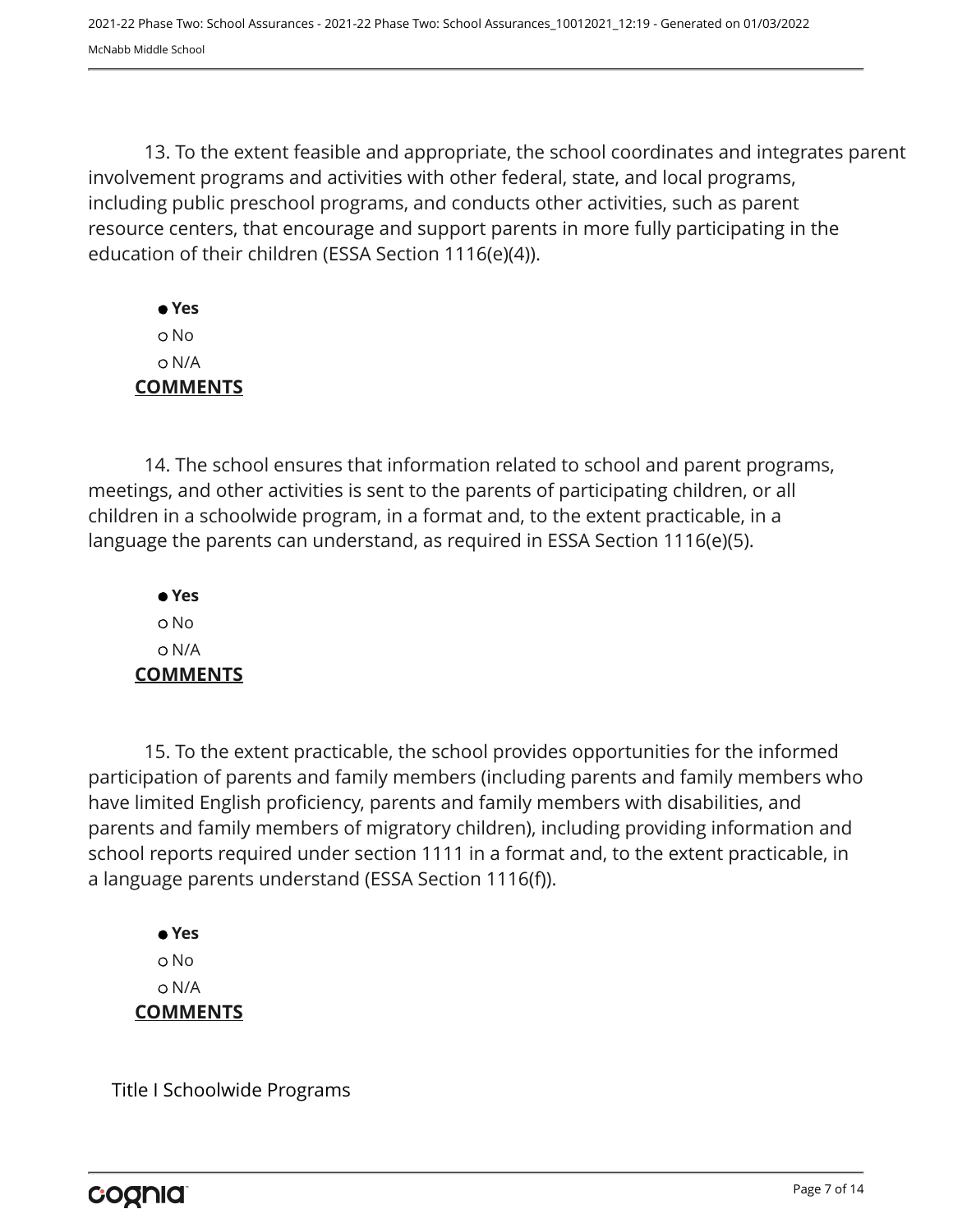16. If the school is implementing a schoolwide program, the school developed a comprehensive plan during a 1-year period or qualifies for an exception under Section 1114(b)(1) of the Every Student Succeeds Act (ESSA).

# Yes No  **N/A COMMENTS**

17. If the school is implementing a schoolwide program, the school developed a comprehensive plan with the involvement of parents and other members of the community to be served as well as individuals who will carry out such plan (e.g. teachers, administrators, classified staff, etc.) as required by Section 1114(b)(2) of ESSA.

 Yes No  **N/A COMMENTS**

18. If the school is implementing a schoolwide program, the school developed a comprehensive plan that will remain in effect for the duration of the school's participation under Title I, Part A of ESSA as required by Section 1114(b)(3) of ESSA.

 Yes No  **N/A COMMENTS**

19. If the school is implementing a schoolwide program, the school developed a comprehensive plan that is available to district leadership, parents, and the public and in an understandable and uniform format as required by Section 1114(b)(4) of ESSA.

 **Yes** o No N/A **COMMENTS**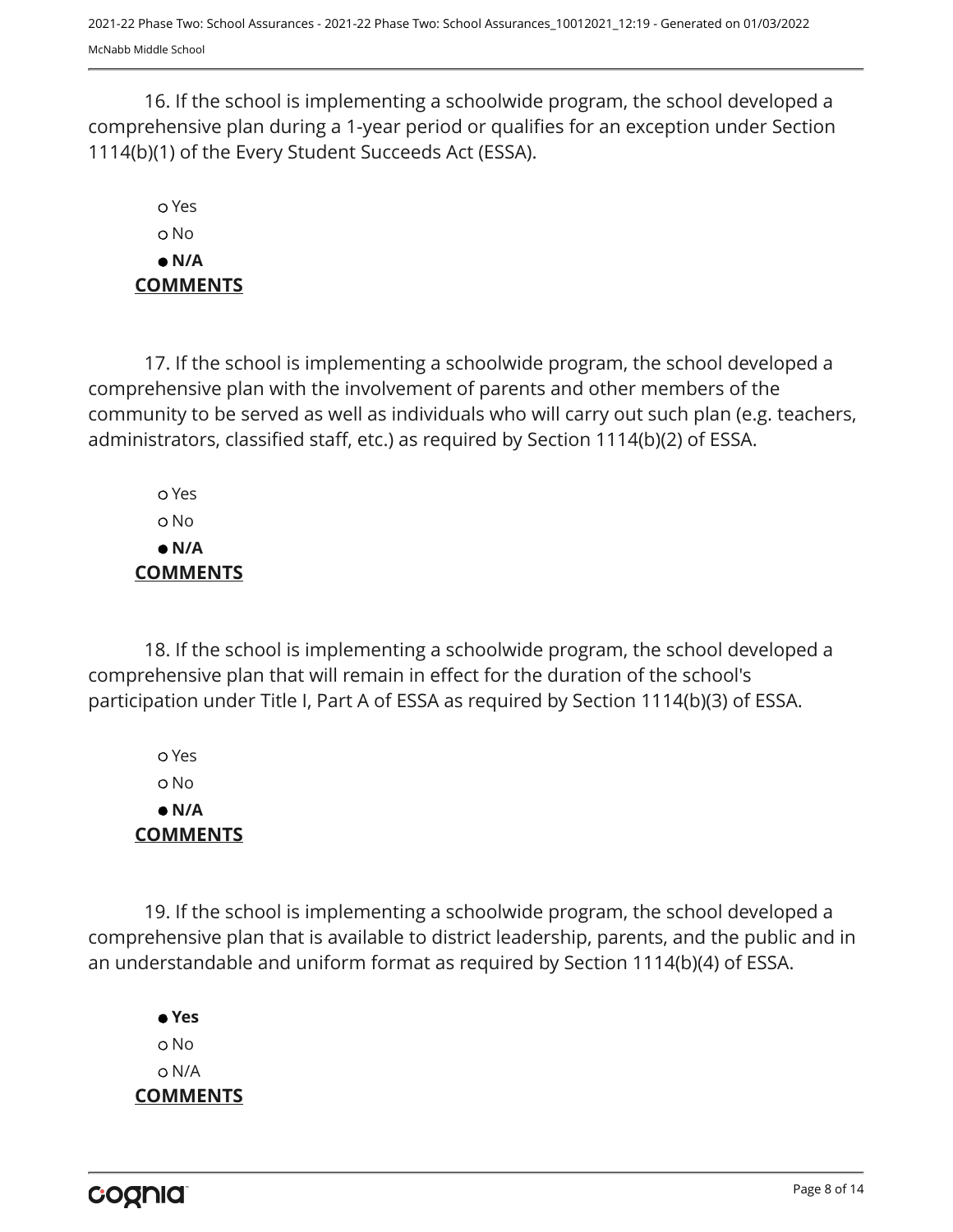20. If the school is implementing a schoolwide program, the school developed a comprehensive plan that, to the extent appropriate and applicable, coordinates with other federal, state, and local programs, including but not limited to the implementation of improvement activities in schools identified for comprehensive or targeted support and improvement, as required by Section 1114(b)(5) of ESSA.

 Yes No  **N/A COMMENTS**

21. If the school is implementing a schoolwide program, the school developed a comprehensive plan that is based on a comprehensive needs assessment, which included a review of academic achievement data, and includes, among other items, a description of the strategies the school will implement to address school needs as required by Section 1114(b)(6) of ESSA. The comprehensive needs assessment was developed with the participation of individuals who will carry out the schoolwide program plan, and the school documents how it conducted the needs assessment, the results it obtained, and the conclusions it drew from those results, as required by 34 CFR 200.26 (Code of Federal Regulations).

 Yes No  **N/A COMMENTS**

22. If the school is implementing a schoolwide program, the school developed, pursuant to Section 1114(b)(7), a comprehensive plan that includes a description of the strategies to be implemented to address school needs, including how such strategies: (1) provide opportunities for all children; (2) use methods and instructional strategies that strengthen the academic program in the school, increase learning time, and provide an enriched and accelerated curriculum; and, (3) address the needs of all children through, for example, the following activities: school-based mental health programs; a tiered model to prevent and address behavioral problems; professional development to improve instruction and use of data from academic assessments, and to recruit and retain effective teachers; and/or, strategies for assisting preschool children transition to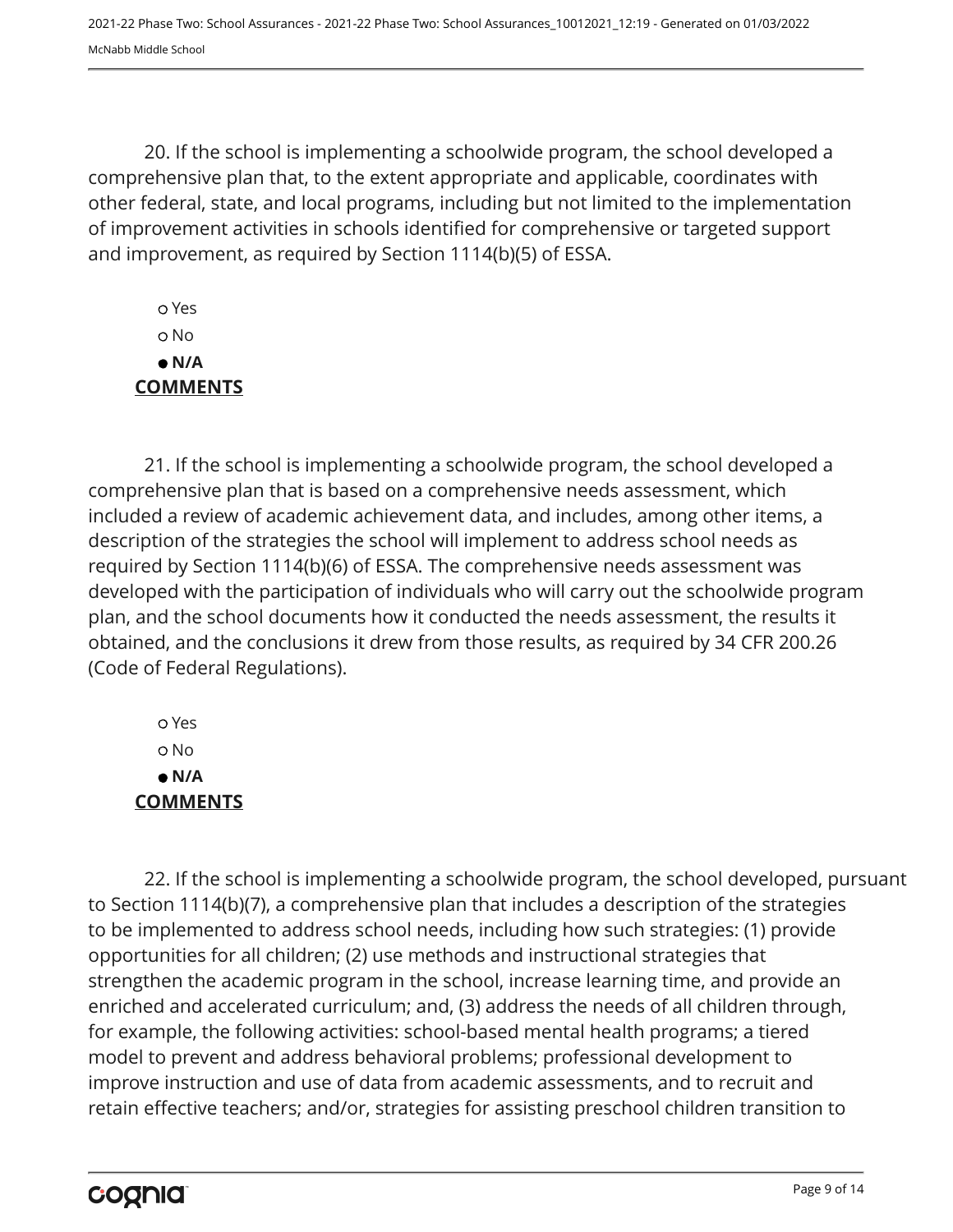local elementary school programs.

 Yes o No  **N/A COMMENTS**

23. The school regularly monitors the implementation and results achieved by the schoolwide program, using data from the state's annual assessments and other indicators of academic achievement. The school determines whether the schoolwide program has been effective in increasing the achievement of students in meeting the challenging state academic standards, particularly for those students who had been furthest from achieving the standards. The school revises the plan as necessary based on student needs and on the results of the regular monitoring, to ensure continuous improvement of students in the schoolwide program and to ensure that all students are provided opportunities to meet the challenging state academic standards, as required by Section 1114 (b)(3) of ESSA and 34 CFR 200.26.

 Yes o No  **N/A COMMENTS**

Title I Targeted Assistance School Programs

24. If the school is implementing a targeted assistance school program, participating students are identified in accordance with Section 1115(c) and on the basis of multiple, educationally related, objective criteria.

 Yes o No  **N/A COMMENTS**

25. If the school is implementing a targeted assistance school program, the school serves participating students using resources under Title I, Part of ESSA to meet challenging state academic standards as required by Section 1115(b)(2)(A) of ESSA.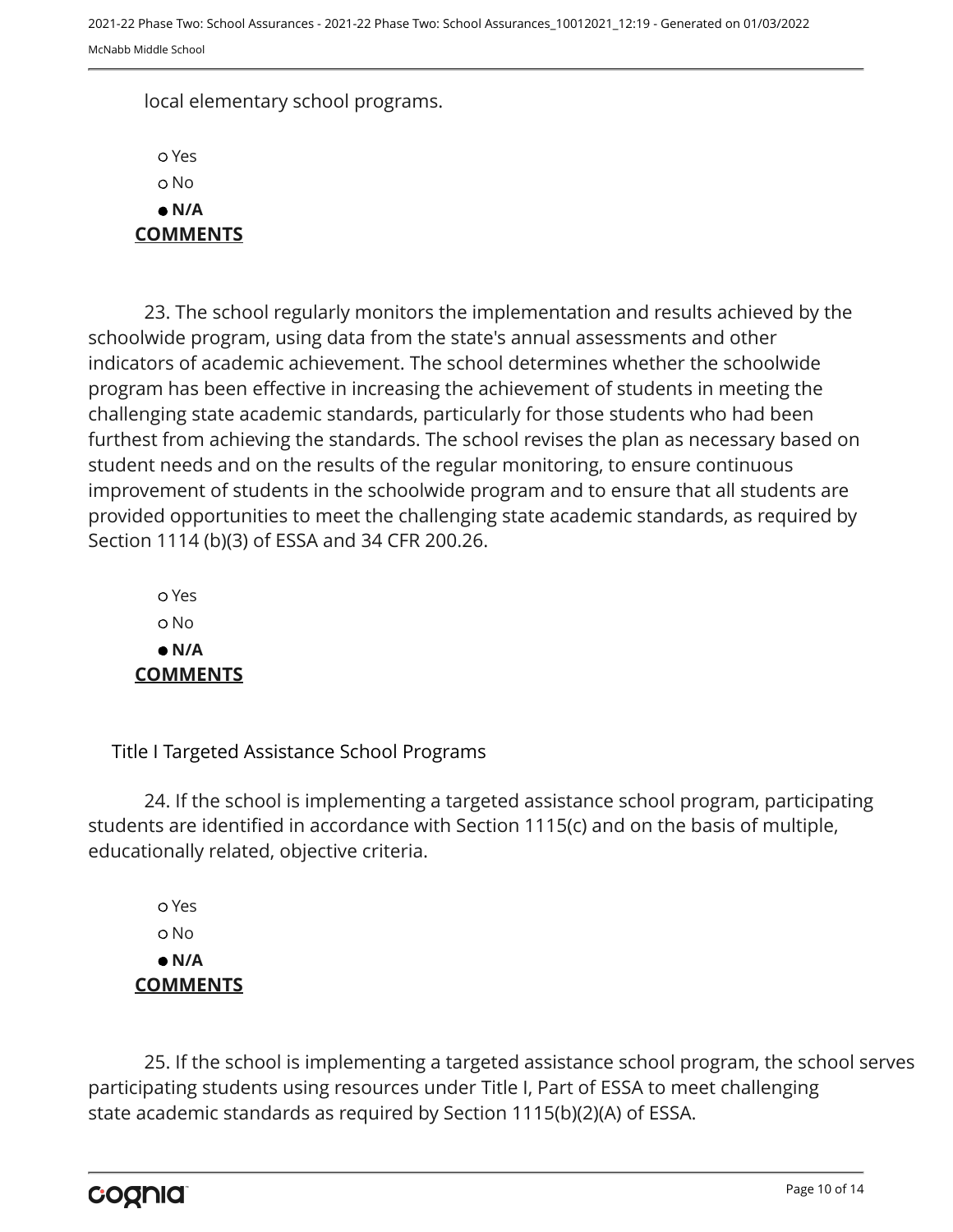Yes No  **N/A COMMENTS**

26. If the school is implementing a targeted assistance school program, the school serves, pursuant to Section 1115(b)(2)(B) of ESSA, participating students using methods and instructional strategies to strengthen the academic program of the school, which may include, for example, expanded learning time, summer programs, and/or a tiered model to prevent and address behavioral problems.

 **Yes** o No N/A **COMMENTS**

27. If the school is implementing a targeted assistance school program, the school serves participating students by coordinating with and supporting the regular educational program as required by Section 1115(b)(2)(C) of ESSA.

 **Yes** No N/A **COMMENTS**

28. If the school is implementing a targeted assistance school program, the school serves participating students by providing professional development to, for example, teachers, administrators, classified staff, and/or other school personnel who work with participating students as required by Section 1115(b)(2)(D) of ESSA.

 **Yes** o No N/A **COMMENTS**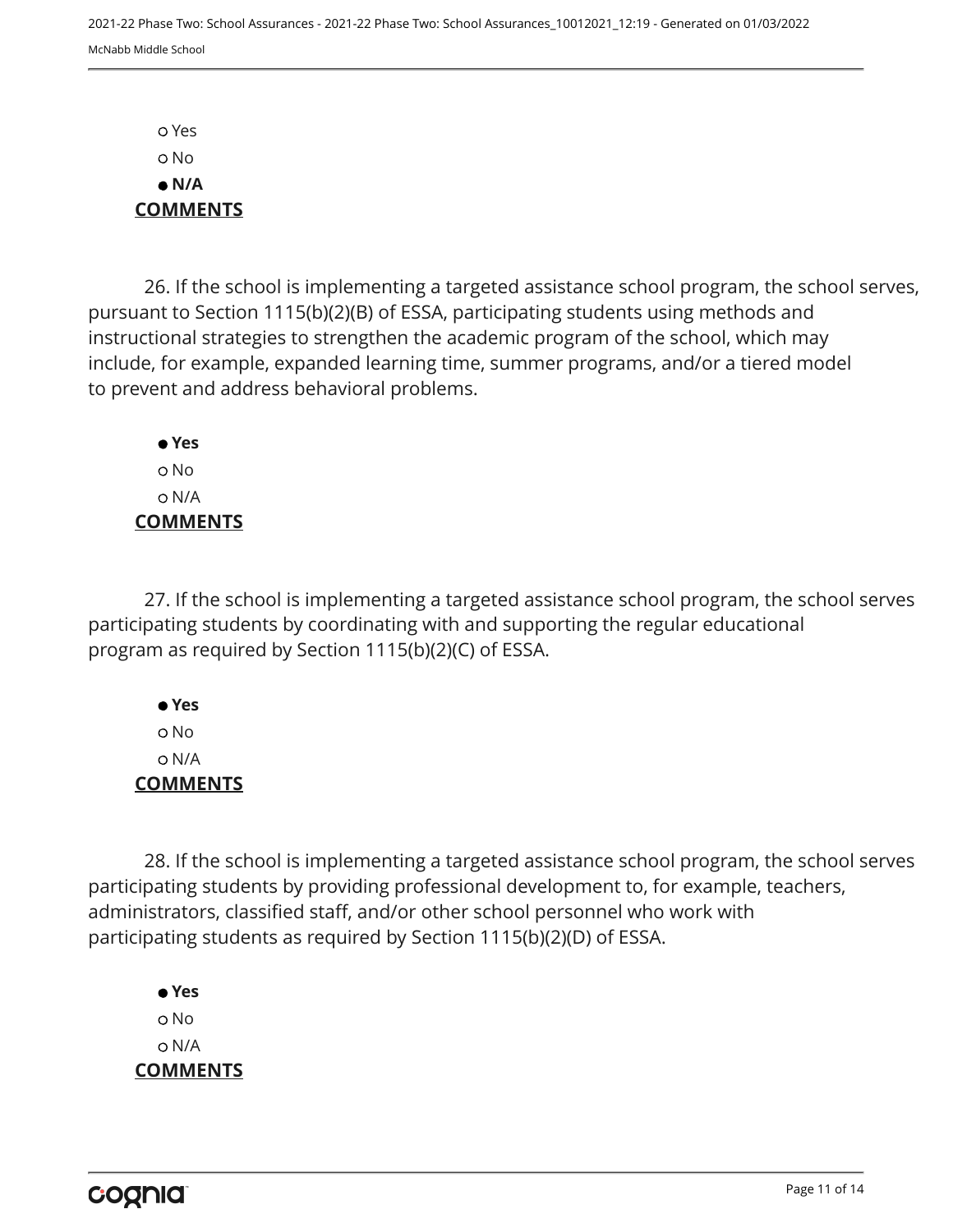29. If the school is implementing a targeted assistance school program, the school serves, pursuant to Section 1115(b)(2)(E) of ESSA, participating students by implementing strategies to increase the involvement of parents of participating students in accordance with Section 1116 of ESSA.

## **Yes** o No N/A **COMMENTS**

30. If the school is implementing a targeted assistance school program, the school serves participating students, to the extent appropriate and applicable, by coordinating with other federal, state, and local programs, including but not limited to the implementation of improvement activities in schools identified for comprehensive or targeted support and improvement, as required by Section 1115(b)(2)(F) of ESSA.

 **Yes** No N/A **COMMENTS**

31. If the school is implementing a targeted assistance school program, the school serves participating students by reviewing the progress of participating students on an ongoing basis and revising the targeted assistance program, if necessary, to provide additional assistance to meet challenging state academic standards as required by Section 1115(b) (2)(G) of ESSA.

 **Yes** o No N/A **COMMENTS**

Schools Identified for Targeted Support and Improvement

32. If identified for targeted support and improvement, including additional targeted support and improvement, pursuant to Section 1111(d)(2) of ESSA, the school developed and implemented a plan to improve student outcomes that, among other items, was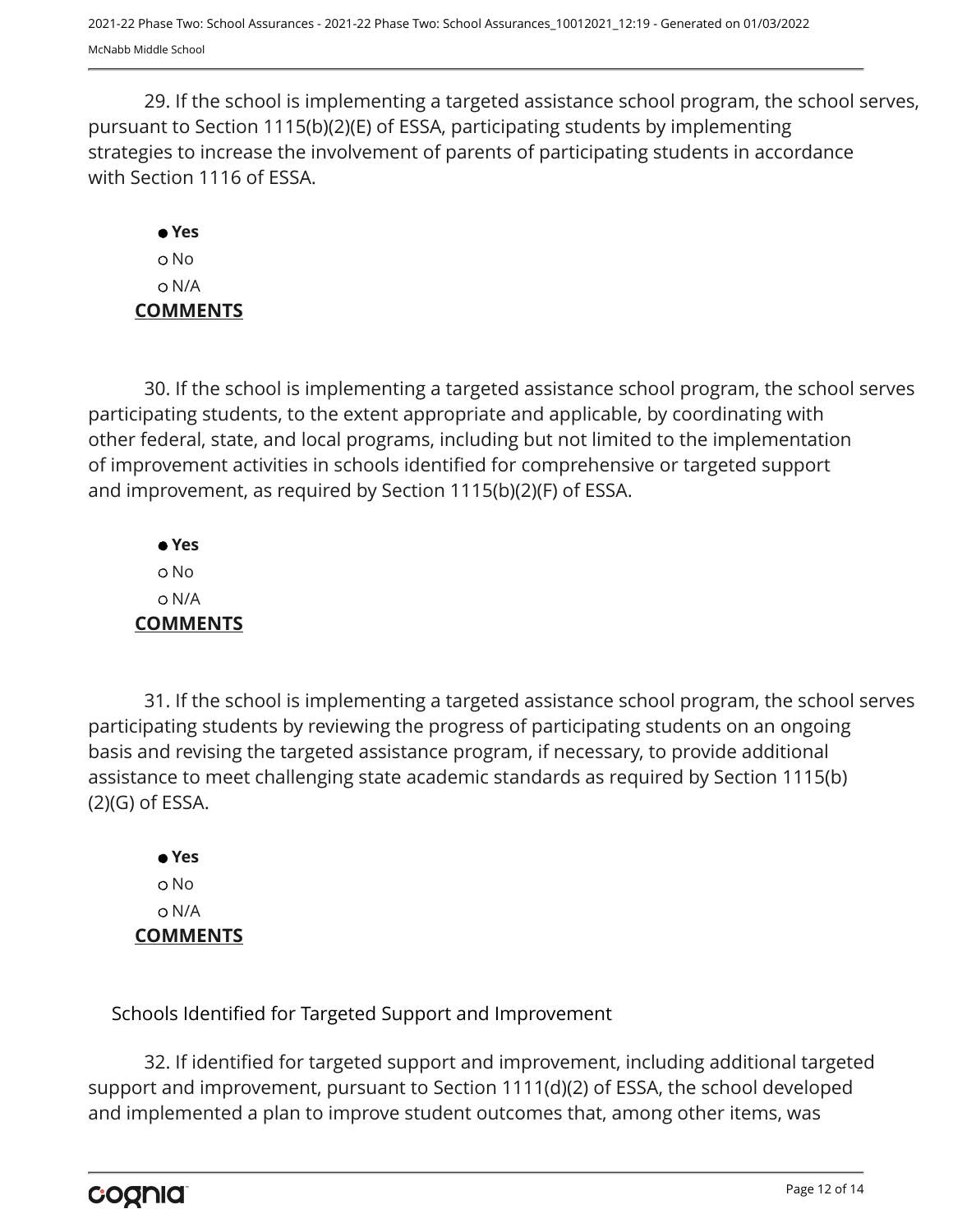2021-22 Phase Two: School Assurances - 2021-22 Phase Two: School Assurances\_10012021\_12:19 - Generated on 01/03/2022 McNabb Middle School

informed by all indicators, including student performance against long-term goals; included evidence-based interventions; and, approved by local leadership. For reference, "evidence-based" is defined in ESSA Section 8101(21).

 Yes o No  **N/A COMMENTS**

33. If identified for additional targeted support and improvement pursuant to Section 1111(d)(2)(C), the school developed and implemented a plan to improve student outcomes that also identified resource inequities to be addressed through implementation of such plan.

 Yes No  **N/A COMMENTS**